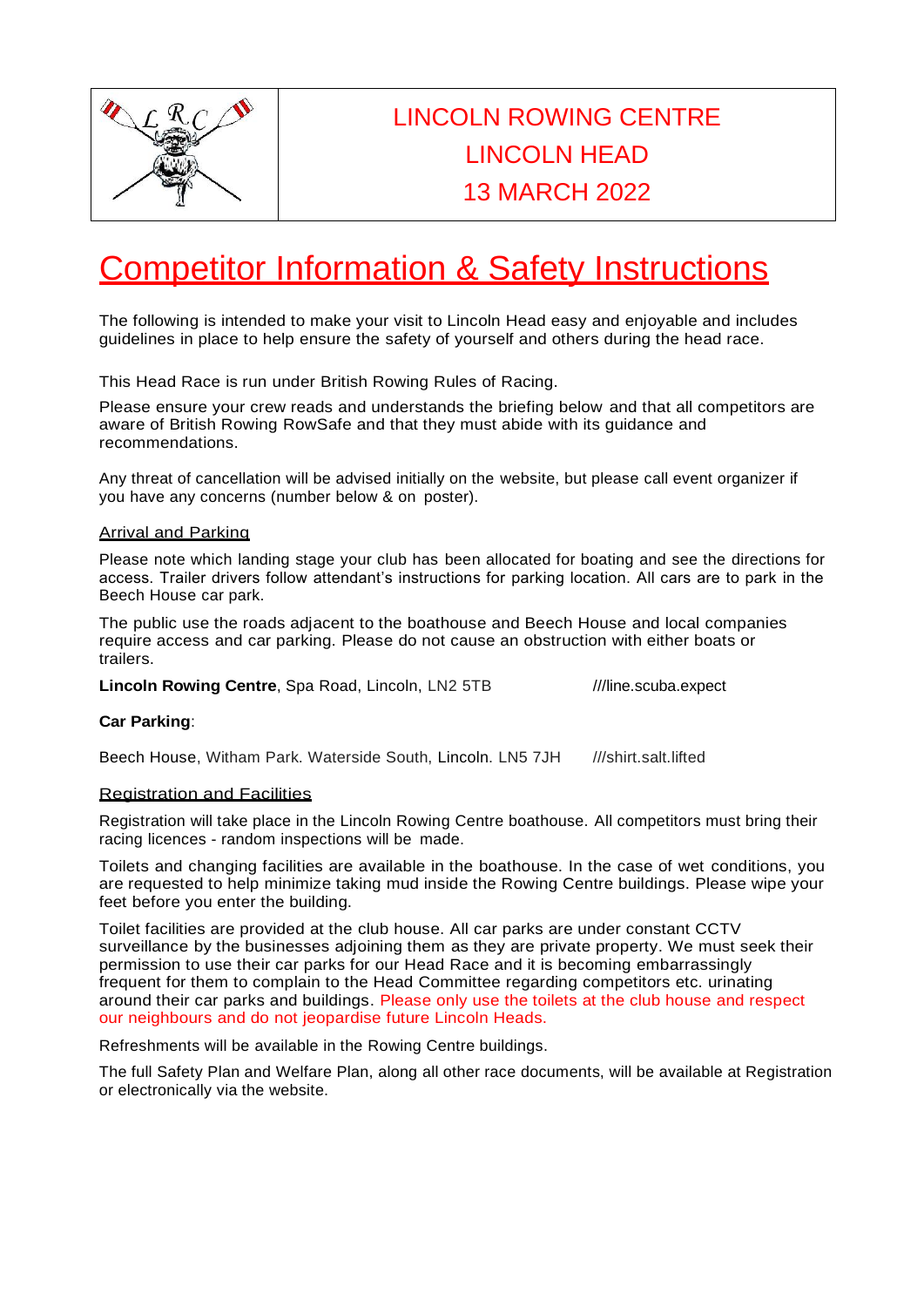#### Race Details & Admin

There are two divisions:

Division 1, 1a - 10:30 am start Division 2, 2b - 02:00 pm start

All boats should be on the water at least 40 minutes before the start. Please stick to your allotted boating times. In accordance with Local Rules if you boat late or arrive late at key points you may be given a time penalty or turned around and not permitted to race.

#### **Boating**

You should check your equipment before boating. You may be asked to demonstrate to an umpire that you have checked your boat and that it conforms to RowSafe guidelines and the Rules of Racing.

Boat ID (the club code & boat number) must be present on all boats used for the event. Ideally find a helper to carry your blades alongside the boat and leave rigger gates open prior to entering area to minimize delays for following crews. You must wait until there is a clear space on the landing stage for boat launch. Take extra care on the bank of the 'Boston' stage as it can be slippery particularly when wet; carry your boat at waist height down the steps (not the slope) and ask for assistance if feeling unsafe.

Getting crews on the water quickly reduces the amount of time everybody must wait at the start!

Crews deemed to be wearing inadequate clothing may be refused permission to boat; this applies especially to Juniors and coxes.

Inexperienced crews should have experienced coxes.

All coxes must wear a life jacket or buoyancy aid of the correct size and fitted correctly (ensure that the waistband is tight). If it is an inflatable jacket, ensure that the cylinder is in place and not corroded. In 'front-loader' boats coxes must wear manually operated gas inflation life jackets.

Please see the Map of the course for position of key points and officials.

#### Marshalling

Crews for the standard start should turn and line up in race-order number (lowest number nearest the start) on the North bank of the river according to numbers on the bank. Please obey river navigation rules staying to your starboard side.

Crews arriving early for the standard start may warm up but not beyond 5-mile bridge and must be at start a minimum of 10 minutes before official start time but are advised that there will be no safety boat cover in this area and asked to respect other river users.

# Racing

You will be instructed "Crew (x) Go" from approximately 50m before the timing point.

Where possible other river traffic will be stopped during the actual race however crews must always remain vigilant during the race and follow the navigation rules shown on the map provided.

During the race crews must give way to overtaking crews. Crews being overtaken should move to starboard (bow side, coxes' right). Crews overtaking should pass on the port side (stroke side, coxes' left) of the crew being overtaken.

Special care must be taken on bends when there is only a short view of the river ahead.

Do not assume that other crews have seen you. Always shout if you are unsure of their position or if there may be a danger of a collision.

If you capsize or fall out of the boat do not swim away from it, as it will provide buoyancy. Swim to the nearest bank whilst holding on. Assistance will be summoned by the nearest Official.

All key members of the Organising Committee and most officials and will carry radios. If you have an issue, please ask an official who will contact the relevant person.

In addition, umpires will have a list of contact mobile phone numbers for emergency use.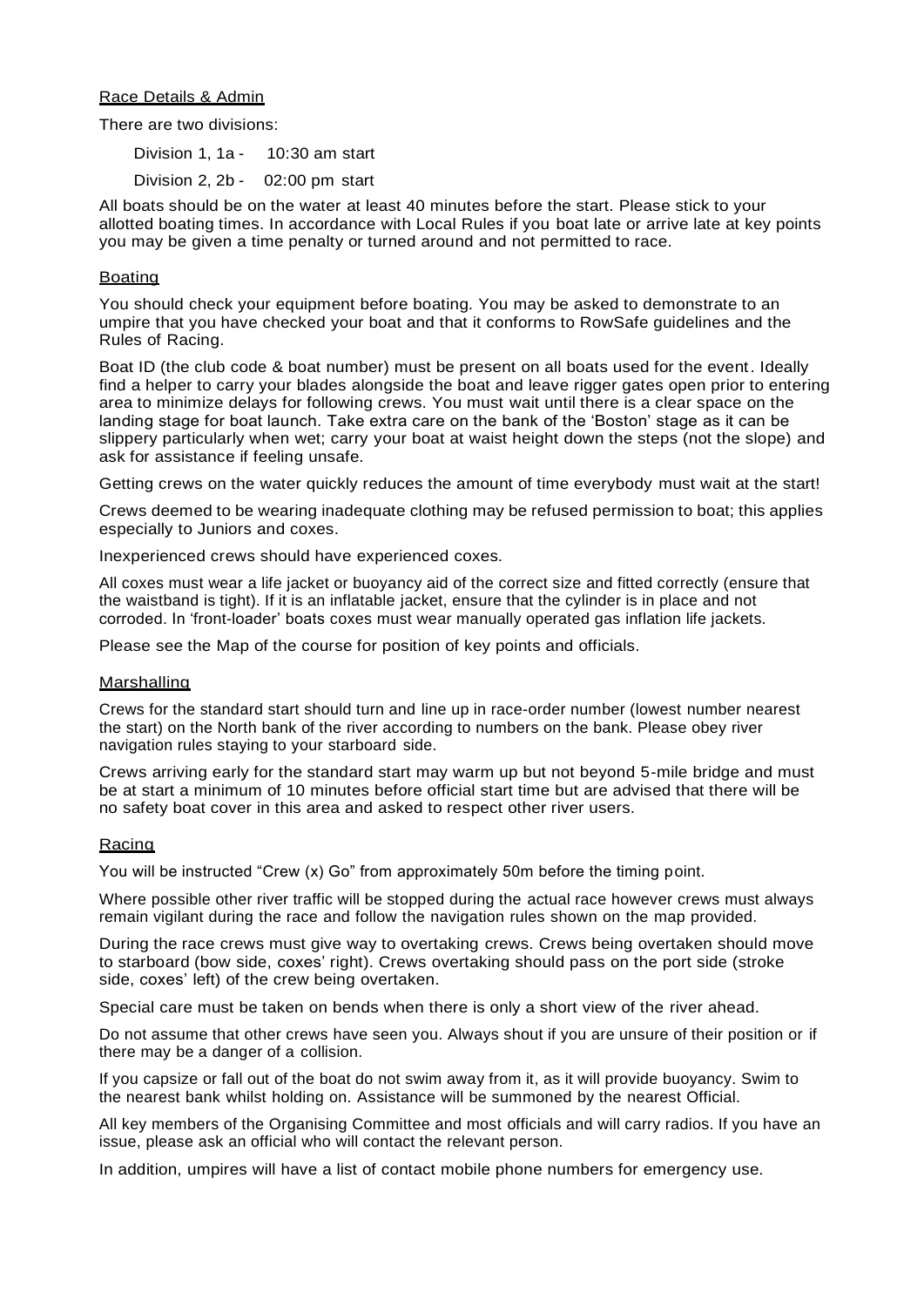# Finish

The Finish for all events is at the fence midway between the 2km & 3km marker posts. Do not stop at the finish, but paddle on at least 20 strokes, then make your way back to the landing stage. Again, please proceed through the narrower section of the river in single file. Please then remove the boat quickly at the landing station.

Please show consideration for others at the landing station by disembarking and removing your boat quickly and by co-operating with the landing stage helpers.

### **Weather**

If the event needs to be cancelled or racing suspended due to worsening weather conditions when crews are afloat, all crews will be ordered to return to the landing stages by marshals and the last boat will be followed by a Safety launch.

#### Thunder and Lightning

In the event of a lightning storm, the British Rowing 30/30 rule shall be used. All crews on the water shall be instructed to return to the boating areas as quickly as is safe to do so and race officials ferried to a point of safety, or to return to their cars as quickly as possible. Once off the water all should move either indoors or into vehicles until the danger of lightning has passed.

The Safety Adviser & Race Committee Chair will decide if and when racing should resume.

#### Reporting of Incidents

All incidents and accidents (including potential and actual injury or damage to individual or equipment) must be reported and logged in an Incident Book by the Safety Adviser.

#### First Aid Arrangements

On the water First Aid cover is provided by the Sea Cadets. Additional land based medical support will be available in Lincoln boathouse (upstairs) and at the Washingborough landing stage whilst racing is in progress. Local ambulance cover is based within 5 minutes of the course and the local A&E hospital is about 1 mile from the boating area.

#### Water-Borne Disease

There is a genuine risk on the water and banks of the River Witham and you should be aware & comply with British Rowing guidance to protect yourself and those around you.

#### Hypothermia risk

Competitors are reminded that Lincoln Head runs mid-March and the water temperature will be sufficiently low that the risk of becoming hypothermic from purposely entering the river is high and should be avoided.

#### Drones

The use of drones is not allowed.

# **General**

The club can be contacted through the following numbers:

| Event Organiser              | <b>Rob Newbutt</b>    | 07588 655550 |
|------------------------------|-----------------------|--------------|
| <b>Entries Secretary</b>     | <b>Rob Newbutt</b>    | 07588 655550 |
| <b>Event Secretary</b>       | <b>Bruce Margetts</b> | 07971 117708 |
| <b>Event Safety Adviser</b>  | <b>Chris Eccles</b>   | 07769 112915 |
| <b>Event Welfare Officer</b> | Ellen Chapman         | 07946 302959 |
| Race Committee Chair         | Paddy Ibbotson        | 07759 812636 |
| <b>Emergency Services</b>    |                       | 999          |

An Emergency Telephone is located at Registration in the boathouse. Or for non-urgent enquires please e-mail [head@lincoln-rowing.org.uk](mailto:head@lincoln-rowing.org.uk)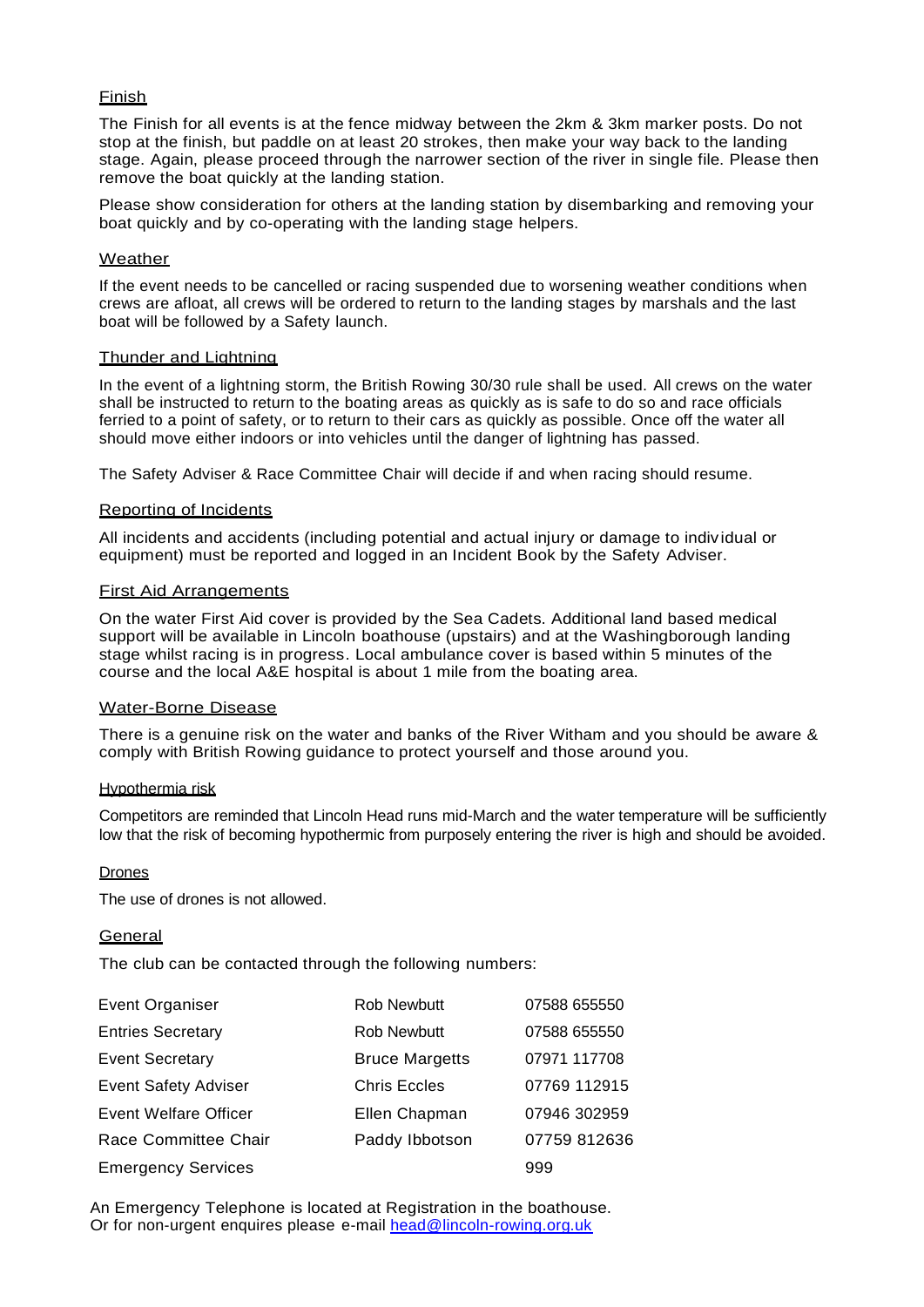# Course Map

A larger map is available as a separate document if required.

#### Lincoln Head Course Schematic - no to scale



#### Please Note

The River Witham is a Canal and River Trust controlled navigation. Competing clubs from non-C&RT waterways should ensure that they have the appropriate number of licences for the number of boats on the water at any one time in case the patrol officers decide to do an inspection.

#### Danger Points

- The bridge next to the boat house and car parks may be used by public traffic unconnected to the race and unaware of the restrictions in carrying boats; take care!
- The slope down to the 'Boston' landing stage can be slippery when wet. Use caution and carry your boat at waist height down the steps (not the slope).
- Stamp End Lock. You must not go further upstream than the railway bridge near the 'Boston' landing stage to ensure you keep well clear of Stamp End Lock.
- Once you pass the pipes on the way to the start (or the finish after the race) the rushes on the South bank narrow the river; please proceed in single file through this area.
- Trees stick out from the South bank approx. 200m, 100m & 50m upstream of the wires crossing the river. It is recommended to stay nearer the north bank for this section of river (2K mark to Wires).
- There is a submerged pipe extending out from South bank opposite the iron railing fence on the north bank – THE FINISH. The hazard is minimal except when the water level is low, but please be aware!
- Washingborough Mooring Staging sticks out from the South bank (stroke-side when racing) approximately 1400m from the Start. This is the narrowest section of the course and special care should be taken in any overtaking manoeuvre here. Course marshals may instruct a crew to give way and must be obeyed.
- Irrigation pipe and surrounding wooden structure sticks out on the North bank (bow-side) approx.100m from Washingborough Mooring Stage.
- Fish Nurseries: these were small trees that have been cut and laid out into the river, secured down with metal cables and metal spikes driven into the bank and river bed. There are warning notices on metal poles in the river both up and downstream of these hazards. They are located on the North bank approx. halfway between the 3km and 4km markers and 200m from the Washingborough Mooring.
- The new road bridge at the 3 km marker is a very busy 'A' road and must not be used for spectating.